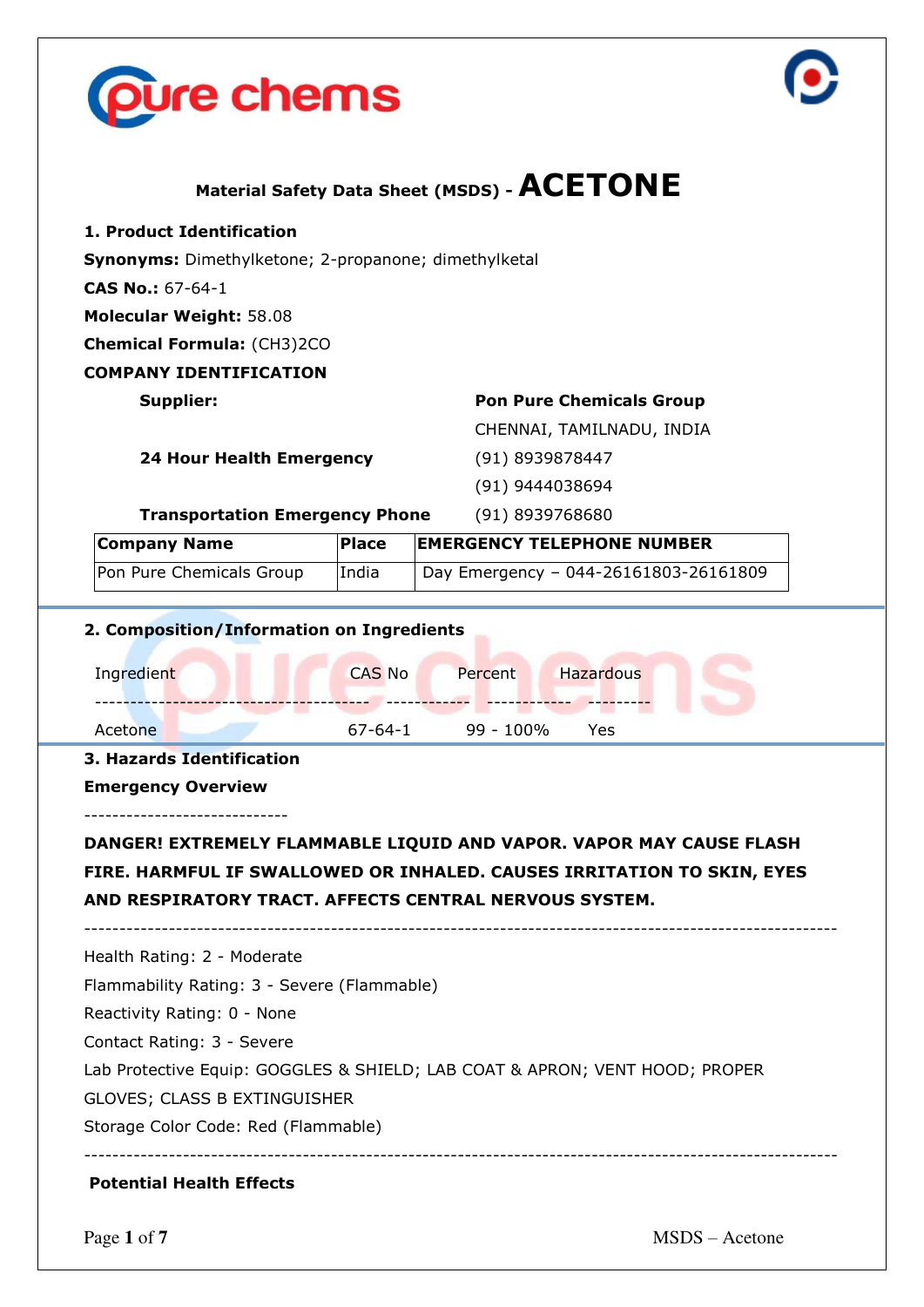

----------------------------------



### **Inhalation:**

Inhalation of vapors irritates the respiratory tract. May cause coughing, dizziness, dullness, and headache. Higher concentrations can produce central nervous system depression, narcosis, and unconsciousness.

#### **Ingestion:**

Swallowing small amounts is not likely to produce harmful effects. Ingestion of larger amounts may produce abdominal pain, nausea and vomiting. Aspiration into lungs can produce severe lung damage and is a medical emergency. Other symptoms are expected to parallel inhalation.

#### **Skin Contact:**

Irritating due to deflating action on skin. Causes redness, pain, drying and cracking of the skin.

#### **Eye Contact:**

Vapors are irritating to the eyes. Splashes may cause severe irritation, with stinging, tearing, redness and pain.

#### **Chronic Exposure:**

Prolonged or repeated skin contact may produce severe irritation or dermatitis.

#### **Aggravation of Pre-existing Conditions:**

Use of alcoholic beverages enhances toxic effects. Exposure may increase the toxic potential of chlorinated hydrocarbons, such as chloroform, trichloroethane.

#### **4. First Aid Measures**

#### **Inhalation:**

Remove to fresh air. If not breathing, give artificial respiration. If breathing is difficult, give oxygen. Get medical attention.

#### **Ingestion:**

Aspiration hazard. If swallowed, vomiting may occur spontaneously, but DO NOT INDUCE. If vomiting occurs, keep head below hips to prevent aspiration into lungs. Never give anything by mouth to an unconscious person. Call a physician immediately.

#### **Skin Contact:**

Immediately flush skin with plenty of water for at least 15 minutes. Remove contaminated clothing and shoes. Get medical attention. Wash clothing before reuse. Thoroughly clean shoes before reuse.

#### **Eye Contact:**

Immediately flush eyes with plenty of water for at least 15 minutes, lifting upper and lower eyelids occasionally. Get medical attention.

#### **5. Fire Fighting Measures**

**Fire:**

Flash point: -20C (-4F) CC

Page 2 of 7 MSDS – Acetone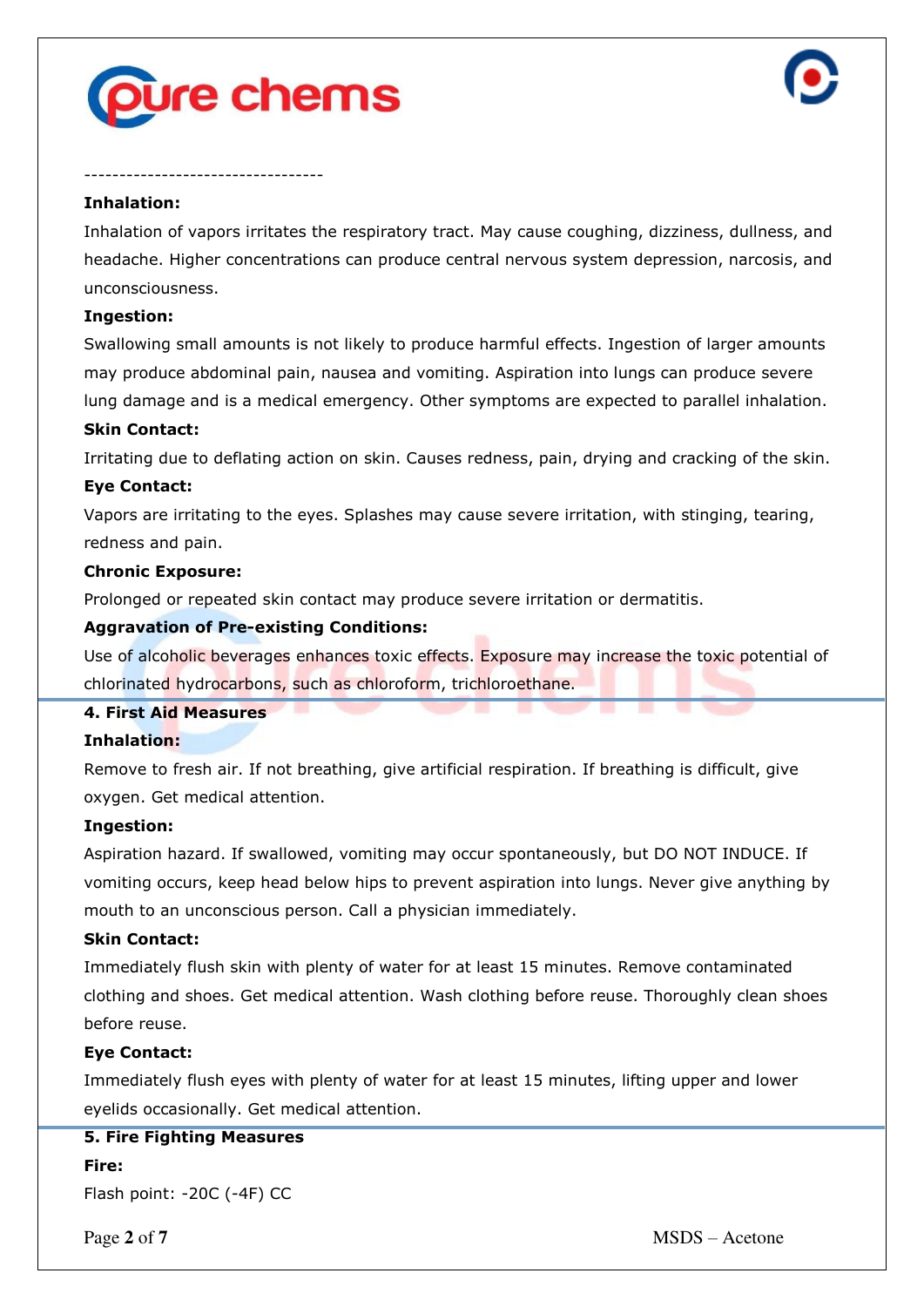



Auto ignition temperature: 465C (869F) Flammable limits in air % by volume:

LEL: 2.5; UEL: 12.8

Extremely Flammable Liquid and Vapor! Vapor may cause flash fire.

## **Explosion:**

Above flash point, vapor-air mixtures are explosive within flammable limits noted above. Vapors can flow along surfaces to distant ignition source and flash back. Contact with strong oxidizers may cause fire. Sealed containers may rupture when heated. This material may produce a floating fire hazard. Sensitive to static discharge.

## **Fire Extinguishing Media:**

Dry chemical, alcohol foam or carbon dioxide. Water may be ineffective. Water spray may be used to keep fire exposed containers cool, dilute spills to nonflammable mixtures, protect personnel attempting to stop leak and disperse vapors.

## **Special Information:**

In the event of a fire, wear full protective clothing and NIOSH-approved self-contained breathing apparatus with full face piece operated in the pressure demand or other positive pressure mode.

### **6. Accidental Release Measures**

Ventilate area of leak or spill. Remove all sources of ignition. Wear appropriate personal protective equipment as specified in Section 8. Isolate hazard area. Keep unnecessary and unprotected personnel from entering. Contain and recover liquid when possible. Use nonsparking tools and equipment. Collect liquid in an appropriate container or absorb with an inert material (e. g., vermiculite, dry sand, earth), and place in a chemical waste container. Do not use combustible materials, such as saw dust. Do not flush to sewer! If a leak or spill has not ignited, use water spray to disperse the vapors, to protect personnel attempting to stop leak, and to flush spills away from exposures. US Regulations (CERCLA) require reporting spills and releases to soil, water and air in excess of reportable quantities.

## **7. Handling and Storage**

Protect against physical damage. Store in a cool, dry well-ventilated location, away from any area where the fire hazard may be acute. Outside or detached storage is preferred. Separate from incompatibles. Containers should be bonded and grounded for transfers to avoid static sparks. Storage and use areas should be No Smoking areas. Use non-sparking type tools and equipment, including explosion proof ventilation. Containers of this material may be hazardous when empty since they retain product residues (vapors, liquid); observe all warnings and precautions listed for the product.

Page **3** of **7** MSDS – Acetone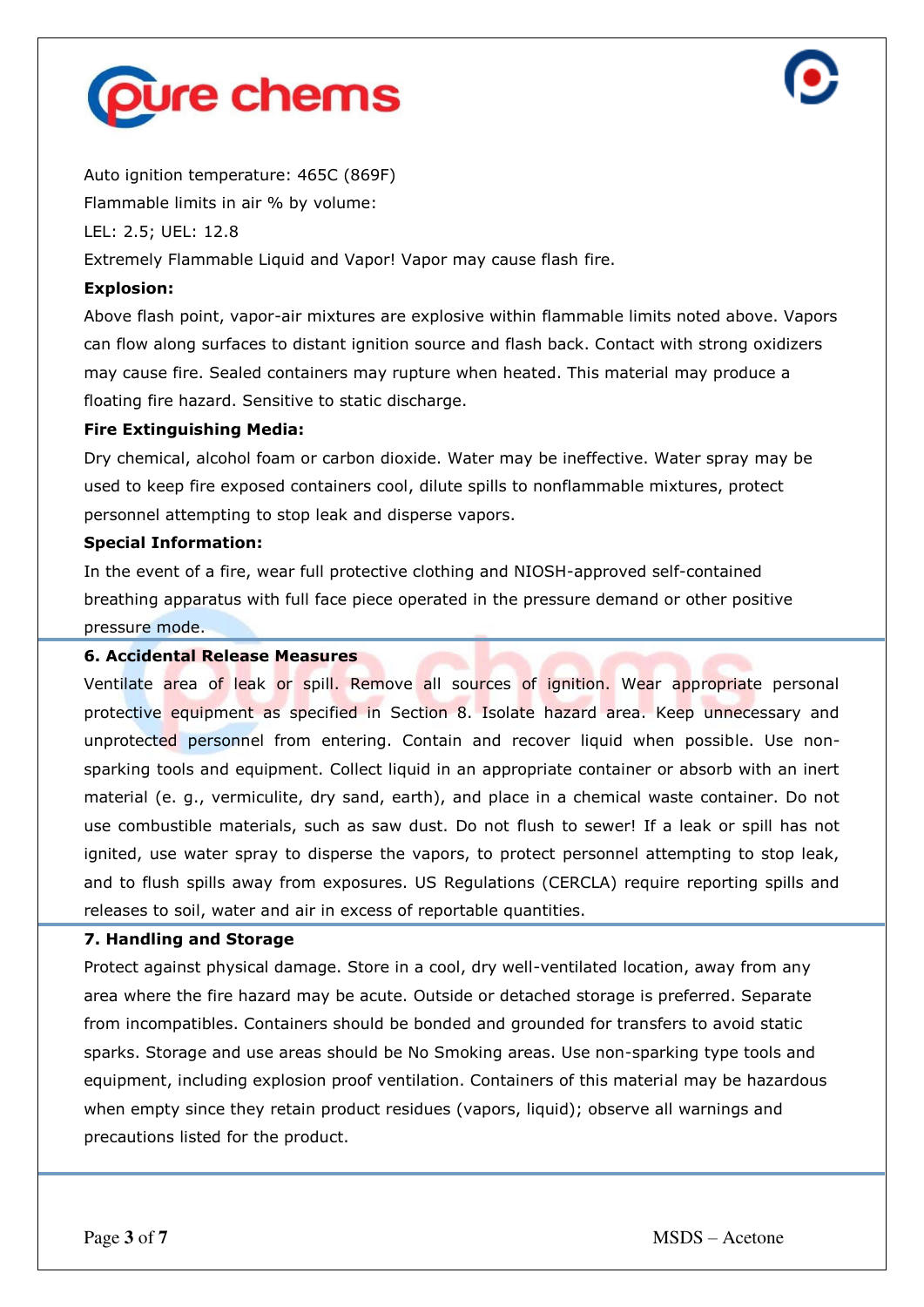



## **8. Exposure Controls/Personal Protection**

### **Airborne Exposure Limits:**

Acetone: - OSHA Permissible Exposure Limit (PEL): 1000 ppm (TWA) -ACGIH Threshold Limit Value (TLV): 500 ppm (TWA), 750 ppm (STEL) A4 - not classifiable as a human carcinogen **Ventilation System:**

A system of local and/or general exhaust is recommended to keep employee exposures below the Airborne Exposure Limits. Local exhaust ventilation is generally preferred because it can control the emissions of the contaminant at its source, preventing dispersion of it into the general work area. Please refer to the ACGIH document, *Industrial Ventilation, A Manual of Recommended Practices*, most recent edition, for details.

## **Personal Respirators (NIOSH Approved):**

If the exposure limit is exceeded and engineering controls are not feasible, a half-face organic vapor respirator may be worn for up to ten times the exposure limit, or the maximum use concentration specified by the appropriate regulatory agency or respirator supplier, whichever is lowest. A full-face piece organic vapor respirator may be worn up to 50 times the exposure limit, or the maximum use concentration specified by the appropriate regulatory agency or respirator supplier, whichever is lowest. For emergencies or instances where the exposure levels are not known, use a full-face piece positive-pressure, air-supplied respirator. WARNING: Air-purifying respirators do not protect workers in oxygen-deficient atmospheres.

#### **Skin Protection:**

Wear impervious protective clothing, including boots, gloves, lab coat, apron or coveralls, as appropriate, to prevent skin contact.

#### **Eye Protection:**

Use chemical safety goggles and/or a full face shield where splashing is possible. Maintain eye wash fountain and quick-drench facilities in work area.

#### **9. Physical and Chemical Properties**

| <b>Appearance</b>                      | : Clear, colorless, volatile liquid.    |  |  |  |  |  |
|----------------------------------------|-----------------------------------------|--|--|--|--|--|
| Odor                                   | : Fragrant, mint-like                   |  |  |  |  |  |
| <b>Solubility</b>                      | : Miscible in all proportions in water. |  |  |  |  |  |
| <b>Specific Gravity</b>                | $: 0.79$ @ 20C/4C                       |  |  |  |  |  |
| рH                                     | : No information found.                 |  |  |  |  |  |
| % Volatiles by volume @ 21C (70F): 100 |                                         |  |  |  |  |  |
| <b>Boiling Point</b>                   | : 56.5C (133F) @ 760 mm Hg              |  |  |  |  |  |
| <b>Melting Point</b>                   | $: -95C (-139F)$                        |  |  |  |  |  |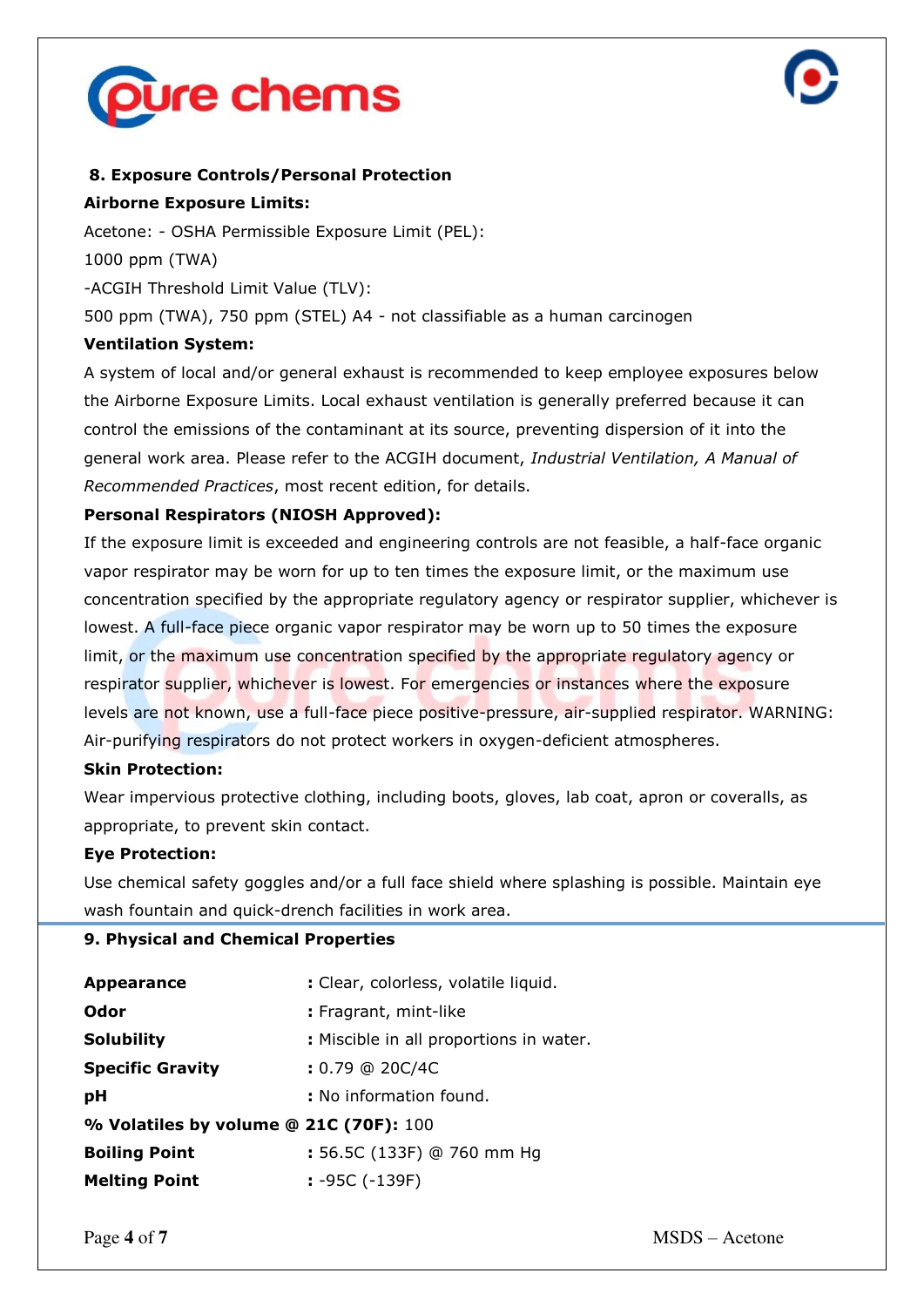



**Vapor Density (Air=1) : 2.0 Vapor Pressure (mm Hg) :** 400 @ 39.5C (104F) **Evaporation Rate (Bu Ac=1): ca.7.7** 

## **10. Stability and Reactivity**

## **Stability:**

Stable under ordinary conditions of use and storage.

## **Hazardous Decomposition Products:**

Carbon dioxide and carbon monoxide may form when heated to decomposition.

## **Hazardous Polymerization:**

Will not occur.

#### **Incompatibilities:**

Concentrated nitric and sulfuric acid mixtures, oxidizing materials, chloroform, alkalis, chlorine compounds, acids, potassium t-butoxide.

## **Conditions to Avoid:**

Heat, flames, ignition sources and incompatibles.

## **11. Toxicological Information**

Oral rat LD50: 5800 mg/kg; Inhalation rat LC50: 50,100mg/m3; Irritation eye rabbit, Standard Draize, 20 mg severe; investigated as a tumorigen, mutagen, reproductive effector.

--------\Cancer Lists\------------------------------------------------------

| ---NTP Carcinogen--- |       |    |                           |  |  |  |  |
|----------------------|-------|----|---------------------------|--|--|--|--|
| Ingredient           | Known |    | Anticipated IARC Category |  |  |  |  |
|                      |       |    |                           |  |  |  |  |
|                      |       |    |                           |  |  |  |  |
| Acetone (67-64-1)    | No    | No | None                      |  |  |  |  |

### **12. Ecological Information**

#### **Environmental Fate:**

When released into the soil, this material is expected to readily biodegrade. When released into the soil, this material is expected to leach into groundwater. When released into the soil, this material is expected to quickly evaporate. When released into water, this material is expected to readily biodegrade. When released to water, this material is expected to quickly evaporate. This material has a log octanol-water partition coefficient of less than 3.0. This material is not expected to significantly bioaccumulate. When released into the air, this material may be moderately degraded by reaction with photochemically produced hydroxyl radicals. When released into the air, this material may be moderately degraded by photolysis. When released

Page **5** of **7** MSDS – Acetone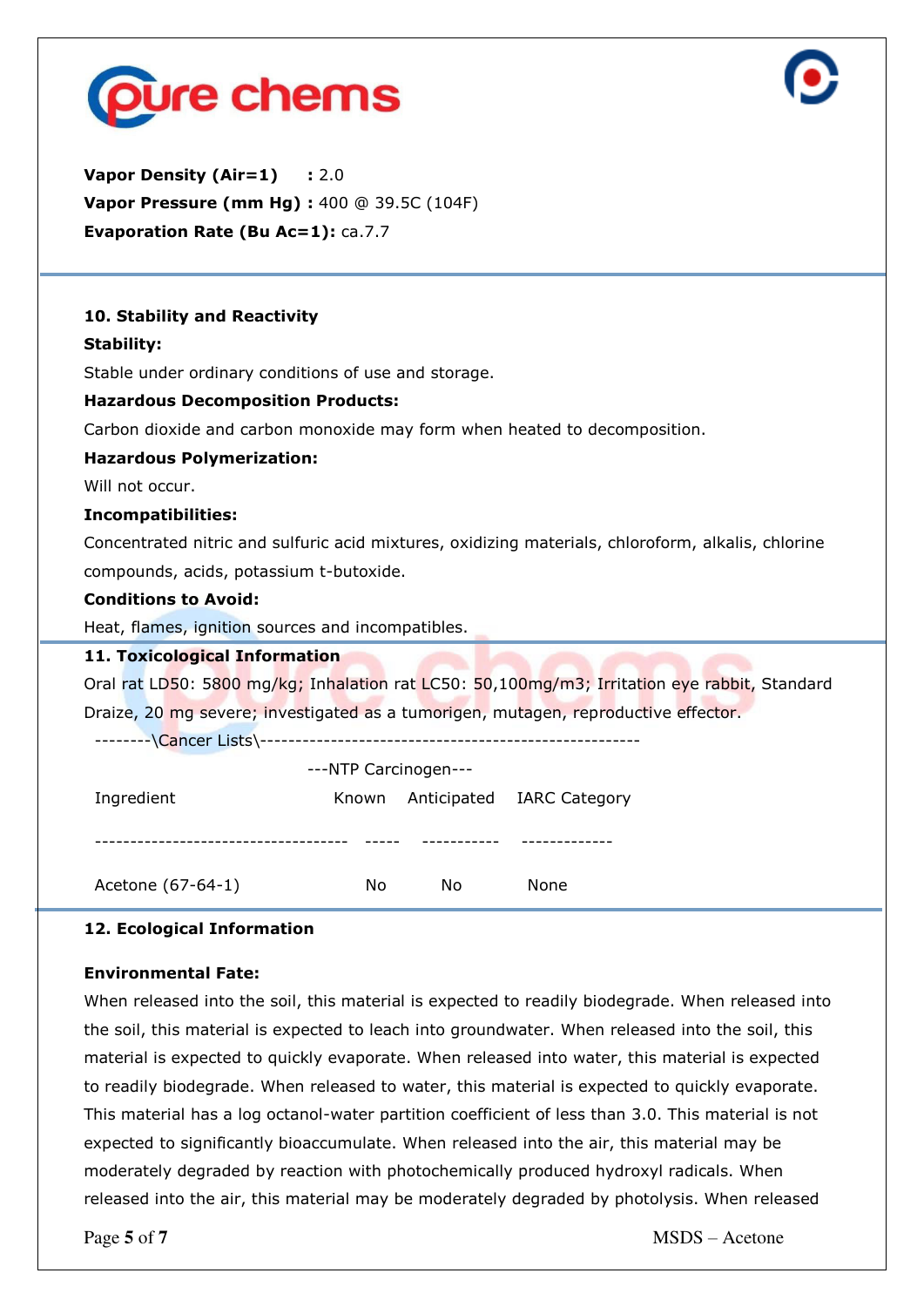



into the air, this material is expected to be readily removed from the atmosphere by wet deposition.

## **Environmental Toxicity:**

This material is not expected to be toxic to aquatic life. The LC50/96-hour values for fish are over 100 mg/l.

## **13. Disposal Considerations**

Whatever cannot be saved for recovery or recycling should be handled as hazardous waste and sent to a RCRA approved incinerator or disposed in a RCRA approved waste facility. Processing, use or contamination of this product may change the waste management options. State and local disposal regulations may differ from federal disposal regulations. Dispose of container and unused contents in accordance with federal, state and local requirements.